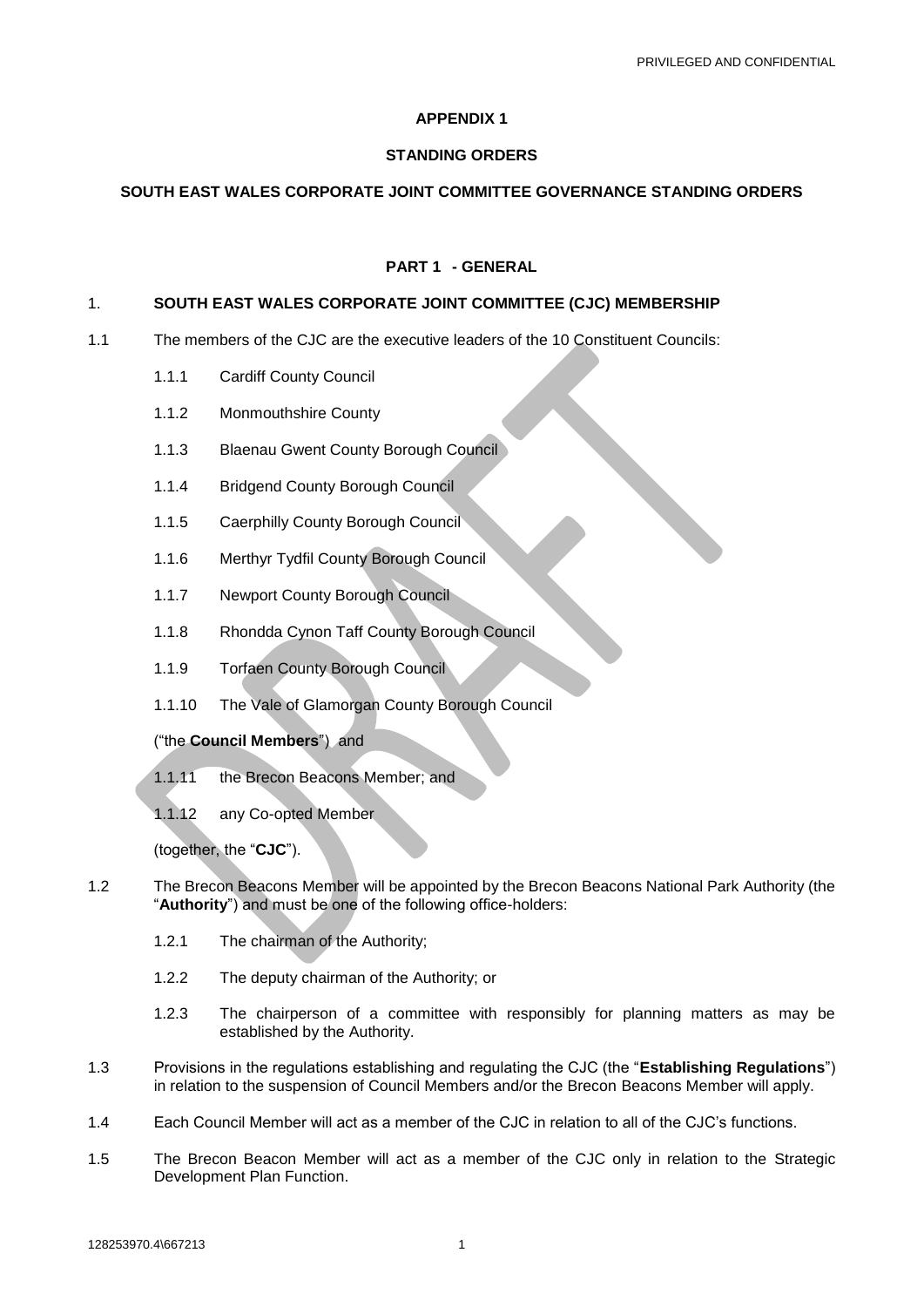- 1.6 The CJC can co-opt one or more individuals as members of the CJC ("**Co-opted Members**" and each a "**Co-opted Member**"). Provisions in the Establishing Regulations will apply in relation to such Co-opted Members.
- 1.7 Council Members, the Brecon Beacon Member and any Co-opted Member of the CJC (together the "**Members**" and each a "**Member**") shall have a duty to comply with the Members Code of Conduct.

# **2. GOVERNANCE AND AUDIT SUB-COMMITTEE**

- 2.1 The CJC must establish a sub-committee (known as the Governance and Audit Sub-committee) to
	- 2.1.1 review and scrutinise the CJC's financial affairs:
	- 2.1.2 make reports and recommendations in relation to the CJC's financial affairs;
	- 2.1.3 review and assess the risk management, internal control and corporate governance arrangements of the CJC;
	- 2.1.4 make reports and recommendations to the CJC on the adequacy and effectiveness of those arrangements;
	- 2.1.5 oversee the CJC's internal and external audit arrangements;
	- 2.1.6 review any financial statements prepared by the CJC;
	- 2.1.7 exercise such other functions as the CJC may specify.
- 2.2 The terms of reference of the Governance and Audit Sub-Committee are adopted by the CJC as set out in Schedule [1Appendix](#page-10-0) 1 and may be amended by the CJC from time to time.

# **3. STANDARDS COMMITTEE**

3.1 The CJC will appoint a Standards Committee in accordance with the terms of reference adopted by the CJC as set out in Schedule [1Appendix](#page-11-0) 2 which may be amended by the CJC from time to time.

# **4. OTHER SUB-COMMITTEES**

- 4.1 The CJC may establish sub-committees. Provisions in the Establishing Regulations apply to such sub-committees.
- 4.2 Any delegation to a sub-committee will be subject to Standing Order [6](#page-2-0) below.

# **5. DELEGATION**

- 5.1 Subject to Standing Order [6](#page-2-0) below, the CJC may arrange for the discharge of its function by-
	- 5.1.1 A sub-committee;
	- 5.1.2 A member of staff;
	- 5.1.3 Any other corporate joint committee;
	- 5.1.4 Any county or county borough council in Wales.
- 5.2 Subject always to Standing Order [6](#page-2-0) below, the CJC delegates operational decisions on the discharge of its functions and anything that is required to facilitate or is conducive or incidental to the discharge of its functions as set out in the Scheme of Delegation appended at Schedule [1Appendix](#page-12-0) 3.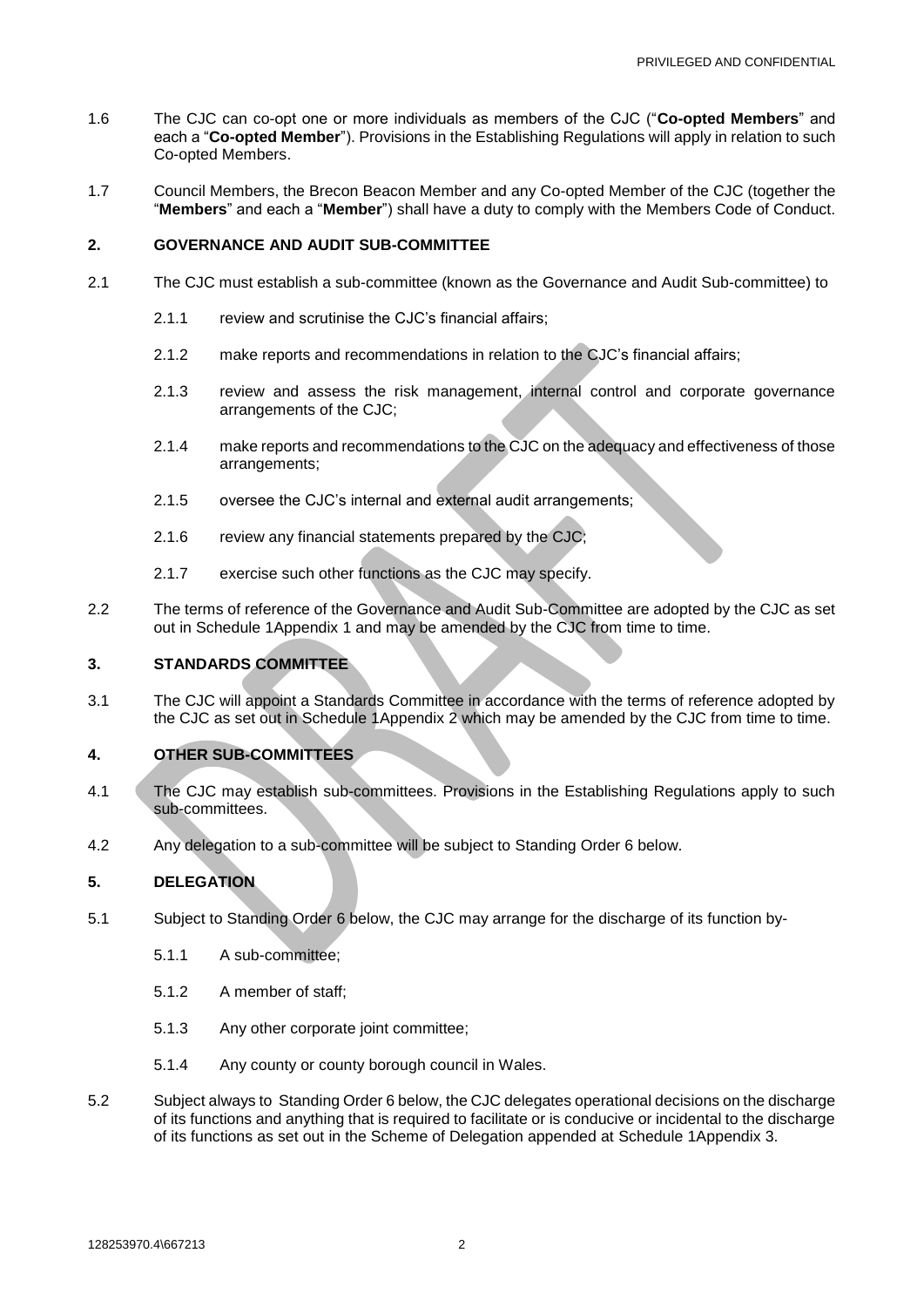#### <span id="page-2-0"></span>**6. RESTRICTIONS ON DELEGATION**

- 6.1 The CJC may not delegate any of the following to any other person or sub-committtee:
	- 6.1.1 Its function in relation to developing policies under the relevant provisions of the Transport Act 2000 ("Transport Policy Function");
	- 6.1.2 Its function in relation to preparing a Strategic Development Plan (the "Strategic Development Plan Function");
	- 6.1.3 The decision to agree the CJC budgets and contributions of the Constituent Councils and the Authority; and
	- 6.1.4 Other specific decisions and responsibilities set out in the Establishing Regulations.

# **7. POLICIES AND PROCEDURES**

7.1 Where there is an operational need for a policy or procedure other than as set out in these Standing Orders or the Establishing Regulations, the CJC will refer to the policies and procedures of one of its Constituent Councils as determined by the Executive Team and with such amendments necessary for and applicable to the circumstances of the CJC.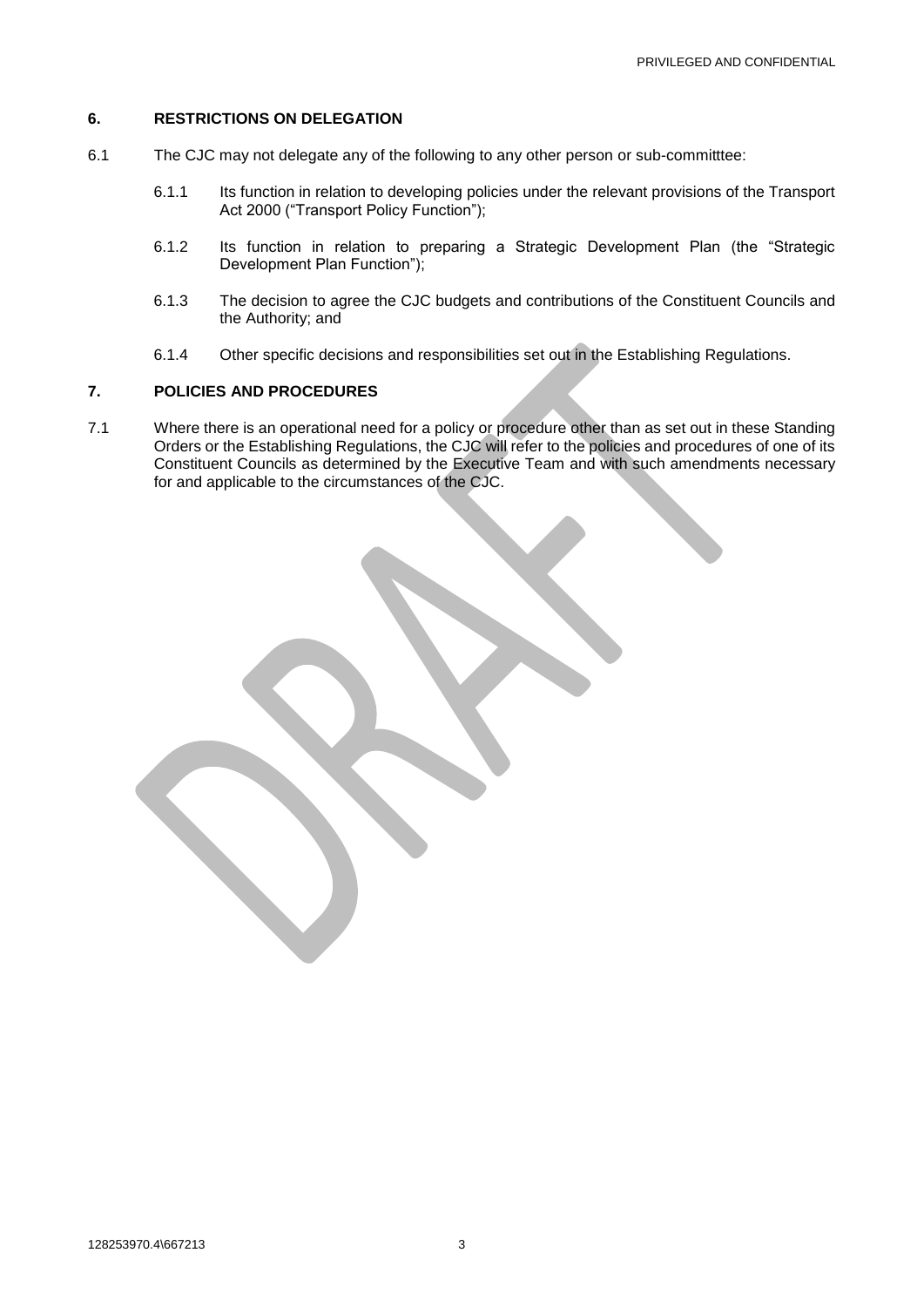#### **PART 2 - MEETINGS AND PROCEEDINGS**

#### **8. CHAIRING MEETINGS**

- 8.1 At the first CJC meeting the appointment of a chairperson and vice-chairperson is to be the first business transacted.
- 8.2 The first CJC meeting must be chaired by the Council Member for Blaenau Gwent County Borough Council until the chairperson is appointed (and the chairperson is to chair the remainder of the meeting).
- 8.3 The appointment of the chair and vice-chairperson must be confirmed, or a new chairperson and vice chairperson must be appointed at each annual general CJC meeting.
- 8.4 The chairperson and vice-chairperson must each be a Council Member and must be appointed, or confirmed by the Council Members, and any other Member entitled to vote on the matter.
- 8.5 A person appointed as chairperson or vice chairperson may at any time resign that office by notice in writing given to the other Member.
- 8.6 Arrangements in the Establishing Regulations for dealing with a vacancy in the post of chairperson or vicechairperson will apply.

# **9. ANNUAL GENERAL MEETINGS AND OTHER MEETINGS**

- 9.1 The CJC must hold an annual general meeting in each financial year on a date determined by the CJC.
- 9.2 The CJC may hold other meetings on dates specified in the standing orders. An extraordinary CJC meeting may be called at any time by any person entitled to vote on a matter to be decided at that meeting.

## **10. QUORUM**

- 10.1 All persons entitled to vote must be present for:
	- 10.1.1 a meeting to decide the amounts payable by the relevant CJC Members for the Strategic Development Plan Budget and for the General Budget; and
	- 10.1.2 for decisions to change voting procedures.
- 10.2 For any other matters, no fewer than 70% of the persons entitled to vote must be present.

# **11. VOTING**

- 11.1 The number of Co-opted Members entitled to vote may not exceed the number of other Members entitled to vote.
- 11.2 Each person entitled to vote has one vote.
- 11.3 Other than the matters listed in [11.4](#page-3-0) and [11.5](#page-3-1) below, any vote to be decided by simple majority and if a vote is tied the matter is not carried.
- <span id="page-3-0"></span>11.4 The funding of budget decisions shall be determined by the unanimous agreement of the Members entitled to vote. If the Members cannot reach agreement, the proportions are to be determined by the Welsh Government.
- <span id="page-3-1"></span>11.5 Any change to voting arrangements requires unanimous agreement of all Members entitled to vote on the matter.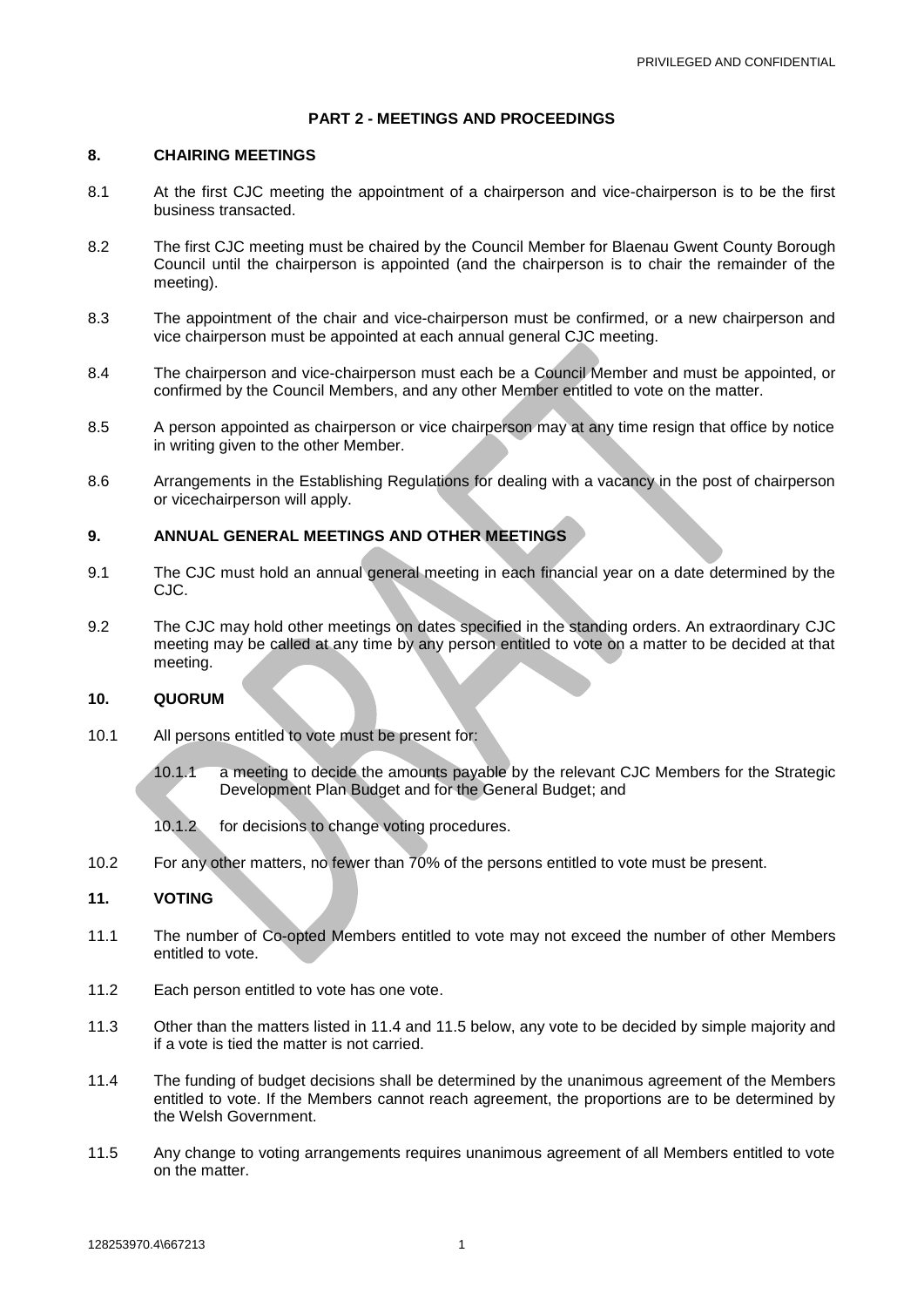- 11.6 Where the matter relates to strategic planning and a vote is tied, the chairperson has the casting vote.
- 11.7 The CJC may adopt an alternative voting procedure for any decision other than the decision on the budget and the decision to change the voting procedure itself.

#### **12. LOCATION OF MEETINGS**

- 12.1 A CJC meeting may be held
	- 12.1.1 at a location determined by the CJC;
	- 12.1.2 by remote means; or
	- 12.1.3 partly by remote means and partly at a location determined by the CJC.
- 12.2 CJC meetings must be open to the public unless the public are excluded for applicable confidentiality reasons or if the nature of the business is exempt information.

# **13. NOTICE OF MEETINGS AND SUMMONS TO ATTEND**

- 13.1 A CJC must give public notice of a CJC meeting
	- 13.1.1 at least three clear days before the meeting, or
	- 13.1.2 if the meeting is convened at shorter notice, at the time the meeting is convened.
- 13.2 The notice must be published electronically.
- 13.3 Where the meeting is called by one of the Members of the CJC, the notice must specify the business proposed and be signed by the Member(s) calling the meeting or signify the approval of those Members by electronic means.

# **14. ACCESS TO AGENDA AND CONNECTED REPORTS**

- 14.1 Copies of the agenda for a CJC meeting and copies of any report for the meeting must be published by the CJC
	- 14.1.1 electronically, and
	- 14.1.2 at least three clear days before the meeting, or, if the meeting is convened at shorter notice, then at the time it is convened. However, such documents must be available to the Members of the CJC before they are published.
- 14.2 An item of business may not be considered at a CJC meeting unless either
	- 14.2.1 copy of the agenda including the item (or a copy of the item) is published electronically at least three clear days before the meeting, or, if the meeting is convened at shorter notice, at the time it is convened, or
	- 14.2.2 by reason of special circumstances, which must be specified in the minutes, the chair of the meeting is of the opinion that the item should be considered at the meeting as a matter of urgency.

#### **15. MINUTES**

15.1 The names of the Members present at a CJC meeting must be recorded.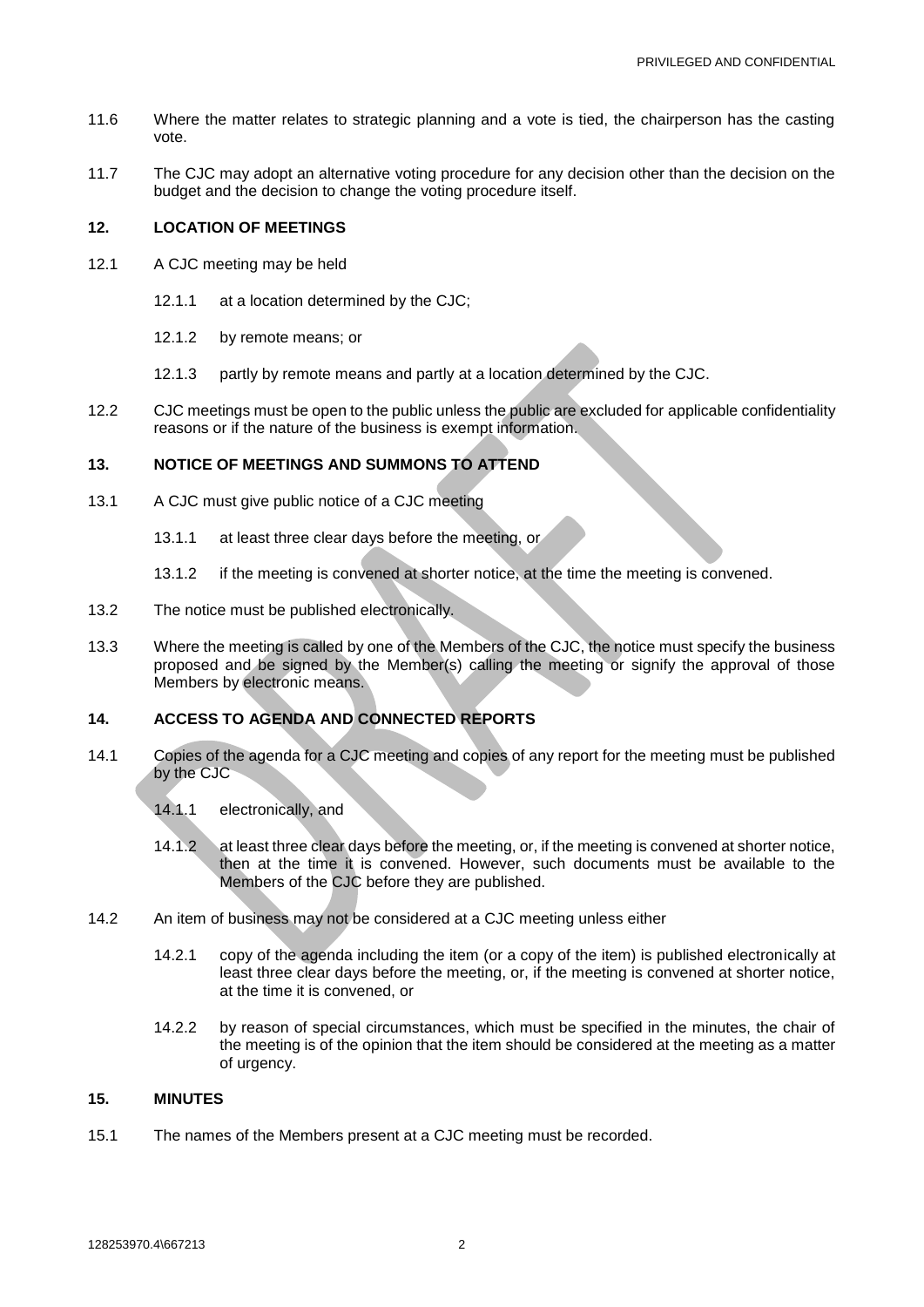15.2 Minutes of the proceedings of a CJC meeting must be drawn up and recorded. The minutes must be approved by the person chairing the CJC meeting or the person chairing the next suitable such meeting by signing the minutes, or by electronically signifying approval.

# **16. INSPECTION AND PUBLICATION OF MINUTES AND OTHER DOCUMENTS AFTER MEETINGS**

- 16.1 After a CJC meeting the CJC must
	- 16.1.1 Publish the minutes, or a copy of the minutes, where applicable a summary of proceedings in consequence the of the exclusion of material which discloses exempt information, a copy of the agenda for the meeting and a copy of any report for the meeting as relates to any item during which the meeting was open to the public.
	- 16.1.2 ensure that those documents remain accessible electronically to members of the public until the expiration of the period of six years beginning with the date of the meeting.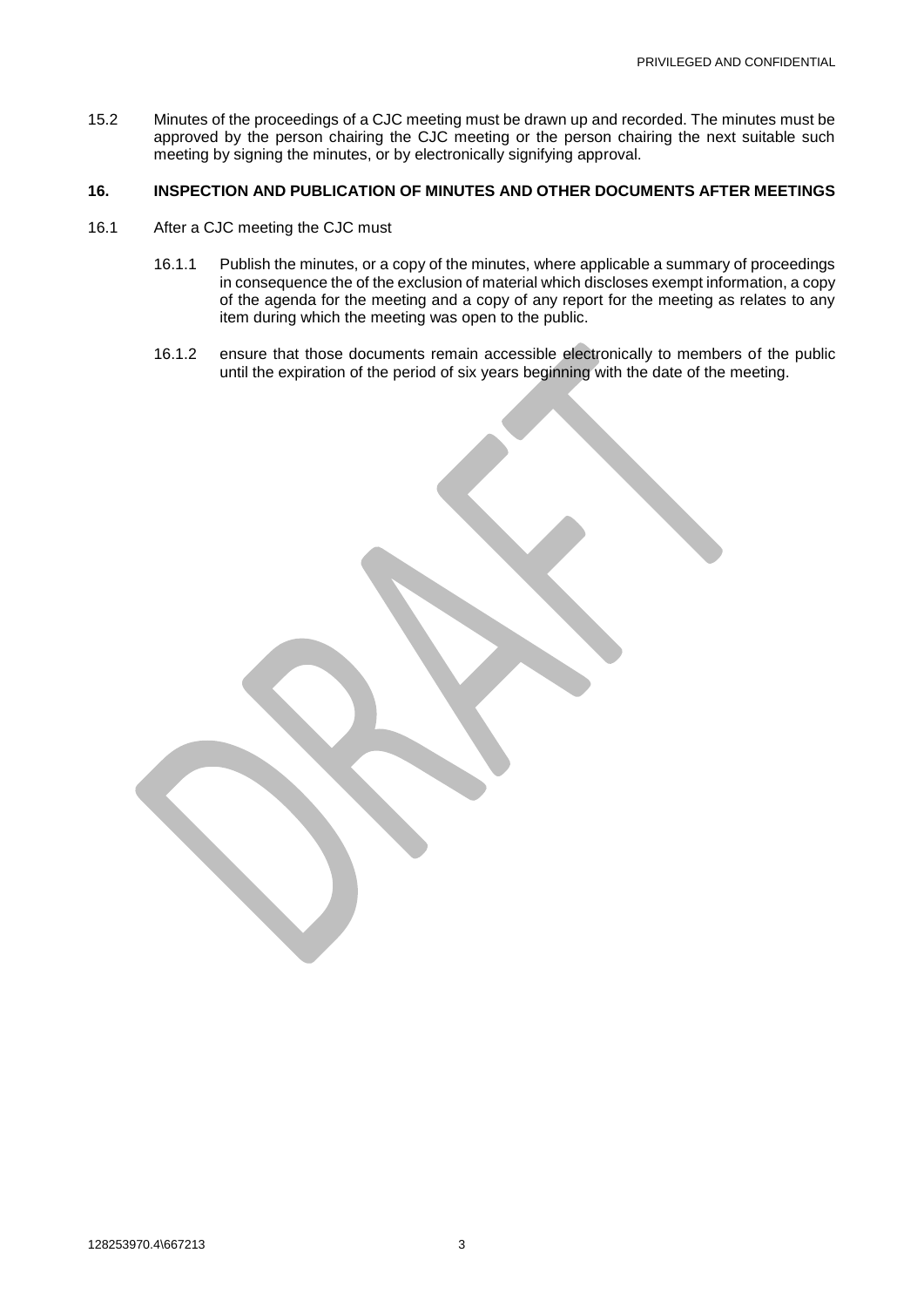#### **PART 3 - FINANCE AND BUDGET**

#### 17. **BUDGET**

- 17.1 For each financial year, the CJC must calculate its budget for its functions:
	- a) Strategic Development Plan Function (the "**Strategic Development Plan Budget**")
	- b) Other functions (the "**General Budget**")
- 17.2 The budget shall be agreed no later than 31<sup>st</sup> January 2022 for the first financial year and no later than 31<sup>st</sup> January for each subsequent year.
- 17.3 Revisions can be made to the budget during the financial year to which that budget relates.
- 17.4 The Strategic Development Plan Budget requirement must be paid by the Constituent Councils and the Authority – the proportion to be paid by each is to be decided by unanimous agreement of the Council Members and the Brecon Beacons Member.
- 17.5 The General Budget requirement must be paid by the Constituent Councils the proportion to be paid by each is to be decided by unanimous agreement of the Council Members.

#### **18. GENERAL FUND**

- 18.1 The CJC must establish and maintain a fund to be known as the CJC's General Fund.
- 18.2 Any sums received or paid by the CJC, other than for specific external funds set out in the Establishing Regulations, must be done so through the CJC's General Fund.
- 18.3 The CJC must keep an account of receipts into and payments out of its General Fund.

# **19. FINANCIAL ADMINISTRATION**

19.1 Provisions in the Establishing Regulations will apply to the financial administration of the CJC.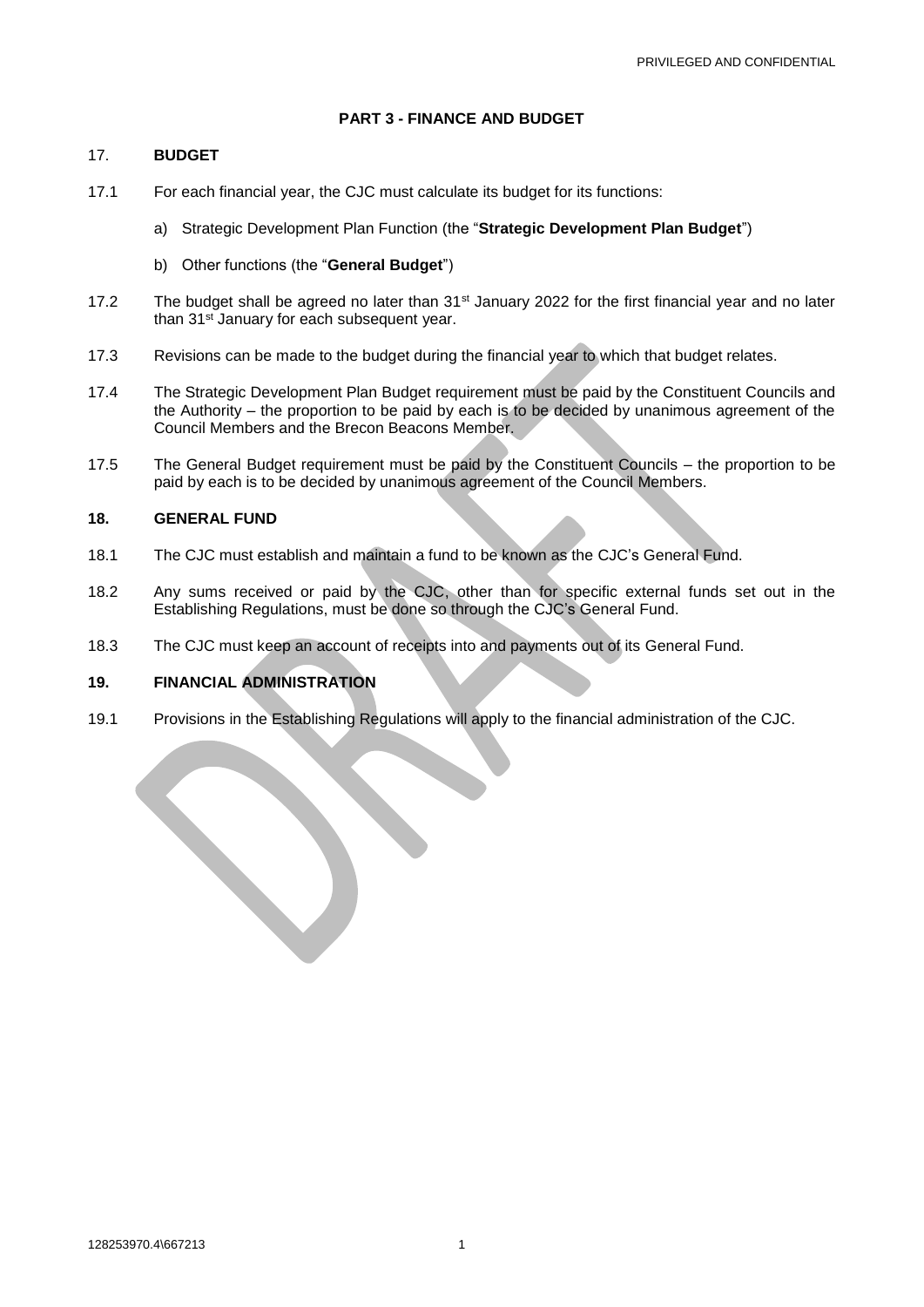#### **PART 4 STAFFING**

#### 20. **STAFFING**

20.1 The CJC will make arrangements in relation to staffing as are necessary for the proper discharge of its functions. Provisions in the Establishing Regulations apply to the CJC's arrangements for staffing.

# 21. **DUTY TO APPOINT CHIEF EXECUTIVE OFFICER**

- 21.1 The CJC will appoint a chief executive officer.
- 21.2 The chief executive must
	- 21.2.1 Keep review of how the CJC exercises its different functions, the CJC's arrangements and staffing matters, and
	- 21.2.2 where appropriate to do so, make a report to the CJC setting out the chief executive's proposals in respect of any of those matters.
- 21.3 Provisions in the Establishing Regulations in relation to the direct employment of a chief executive officer will apply.

# 22. **DUTY TO APPOINT CHIEF FINANCE OFFICER AND REPORTING FUNCTIONS**

- 22.1 The CJC will appoint a chief finance officer.
- 22.2 The CJC's chief officer will have the same duties and obligations for the CJC as a local authority's chief finance officer for their authority.

## **23. DESIGNATION AND REPORTS OF MONITORING OFFICER**

- 23.1 The CJC must designate a monitoring officer, who will not be the same individual as the CJC's chief executive officer or chief finance officer.
- 23.2 The CJC's monitoring officer will have the same duties and obligations for the CJC as a local authority's monitoring officer for their authority.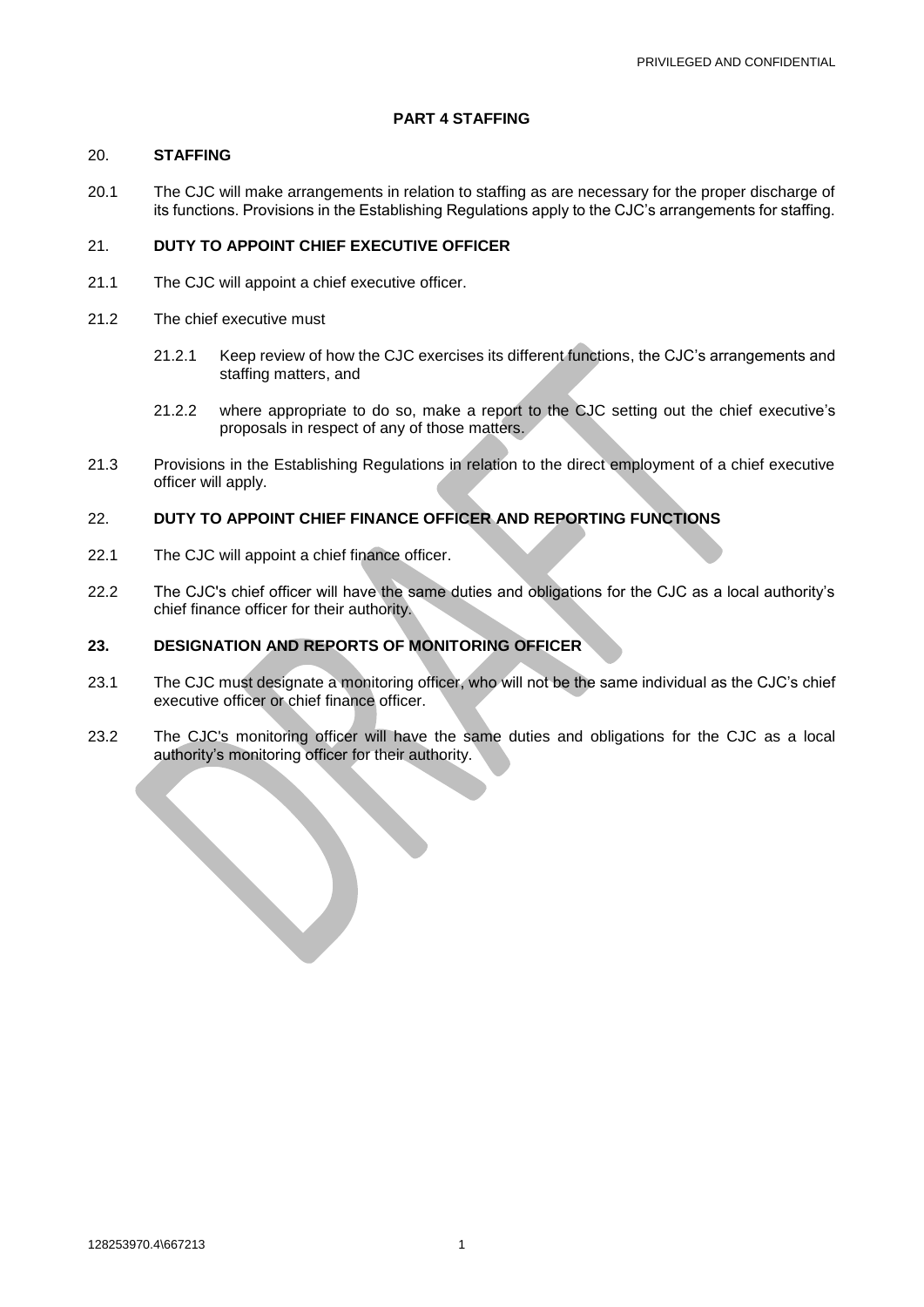#### **PART 5 - DOCUMENTS AND RECORDS**

# **24. RECORDS**

- 24.1 The CJC will make arrangements for the proper care, preservation and management of the CJC's records, and make and maintain a scheme setting out those arrangements which are approved by the CJC and set out at [Appendix](#page-13-0) 4 (the "Records Scheme").
- 24.2 Provisions in the Establishing Regulations relate to the preparation, retention, publications and facilitation of access to documents and records by the CJC.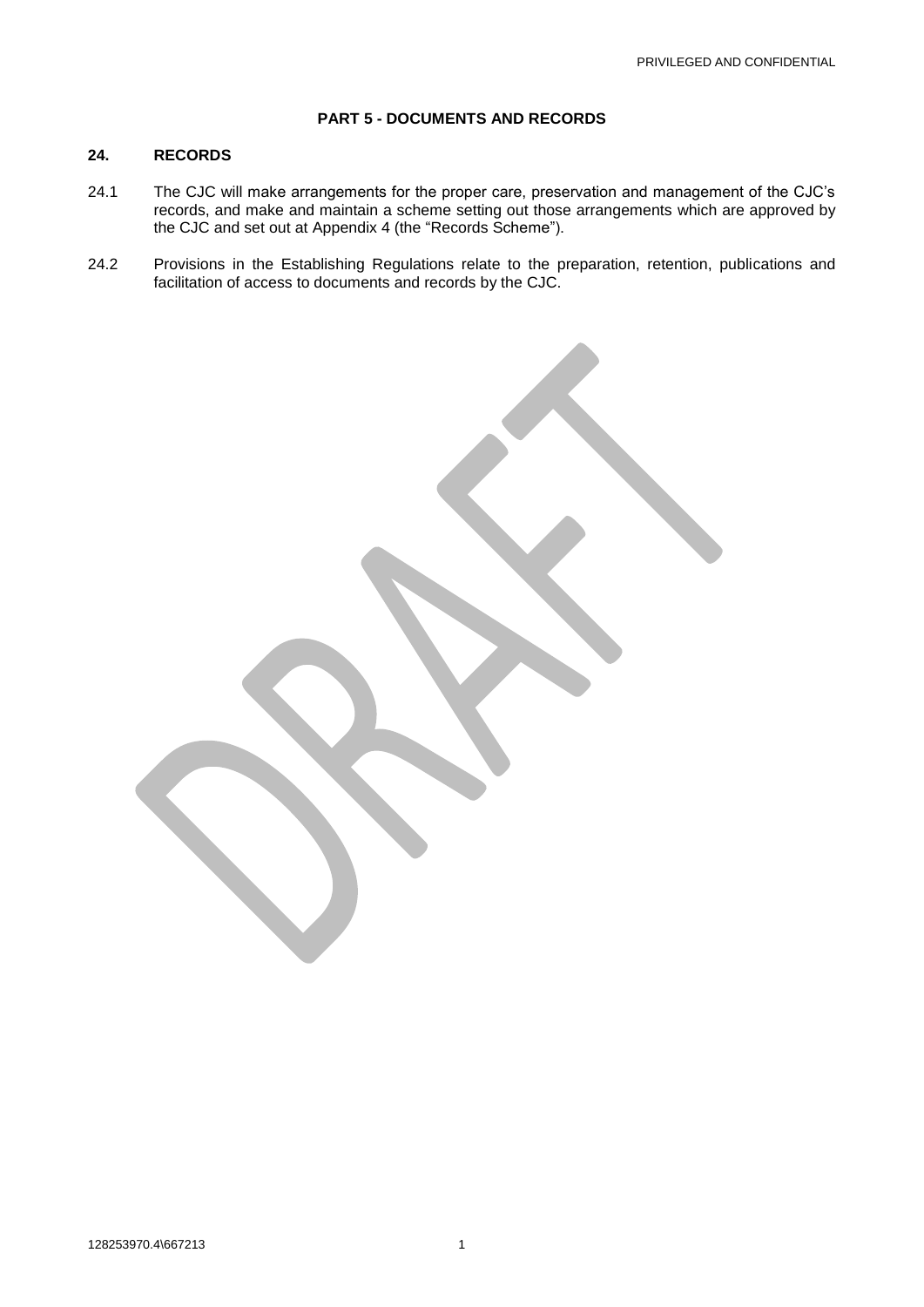# **PART 6 – STANDARDS**

# **25. CODE OF CONDUCT**

- 25.1 The CJC will adopt a code of conduct for Members (the "**Members Code of Conduct**") as appended at [Appendix](#page-14-0) 5.
- 25.2 Provisions in the Establishing Regulations in relation to a code of conduct for paid officers employed by CJC will apply.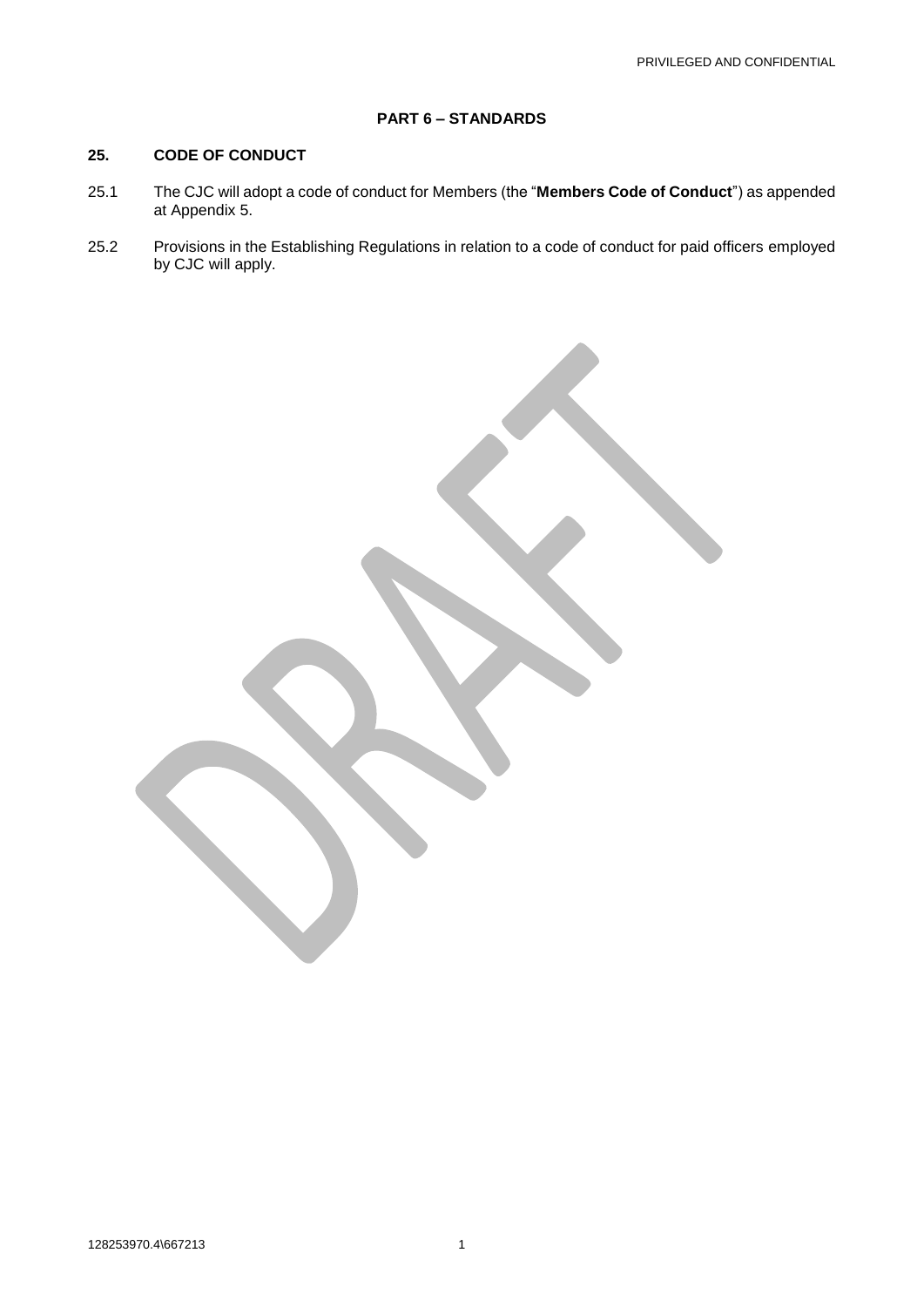## <span id="page-10-0"></span>**APPENDIX 1 – GOVERNANCE AND AUDIT SUB-COMMITTEE TERMS OF REFERENCE**

**[PM NOTE: TO BE ADDED, BASED ON SIMILAR TERMS OF REFERENCE FROM ONE OF THE CONSTITUENT COUNCILS]**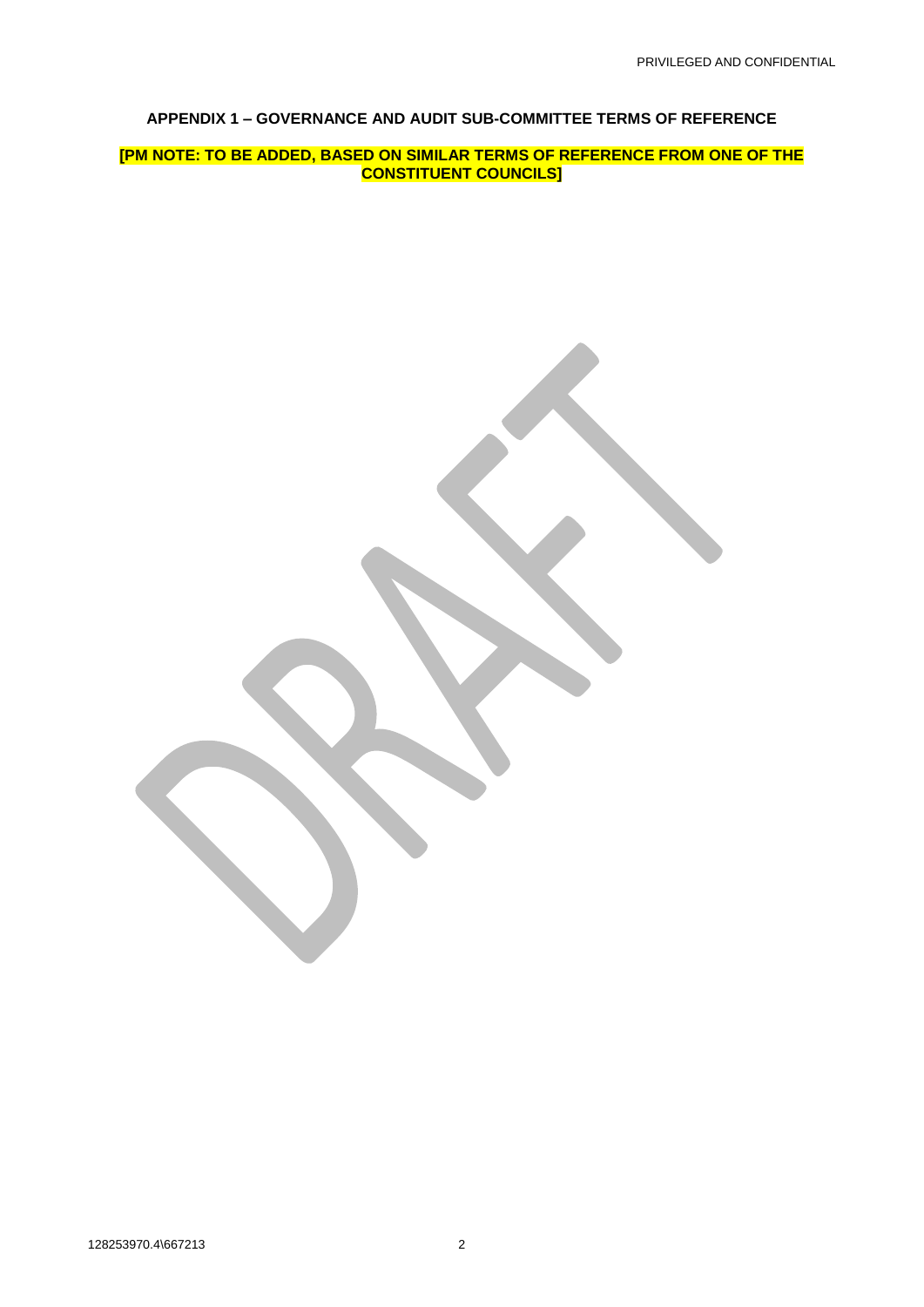## **APPENDIX 2- STANDARDS COMMITTEE TERMS OF REFERENCE**

<span id="page-11-0"></span>**[PM NOTE: TO BE ADDED, BASED ON SIMILAR TERMS OF REFERENCE FROM ONE OF THE CONSTITUENT COUNCILS**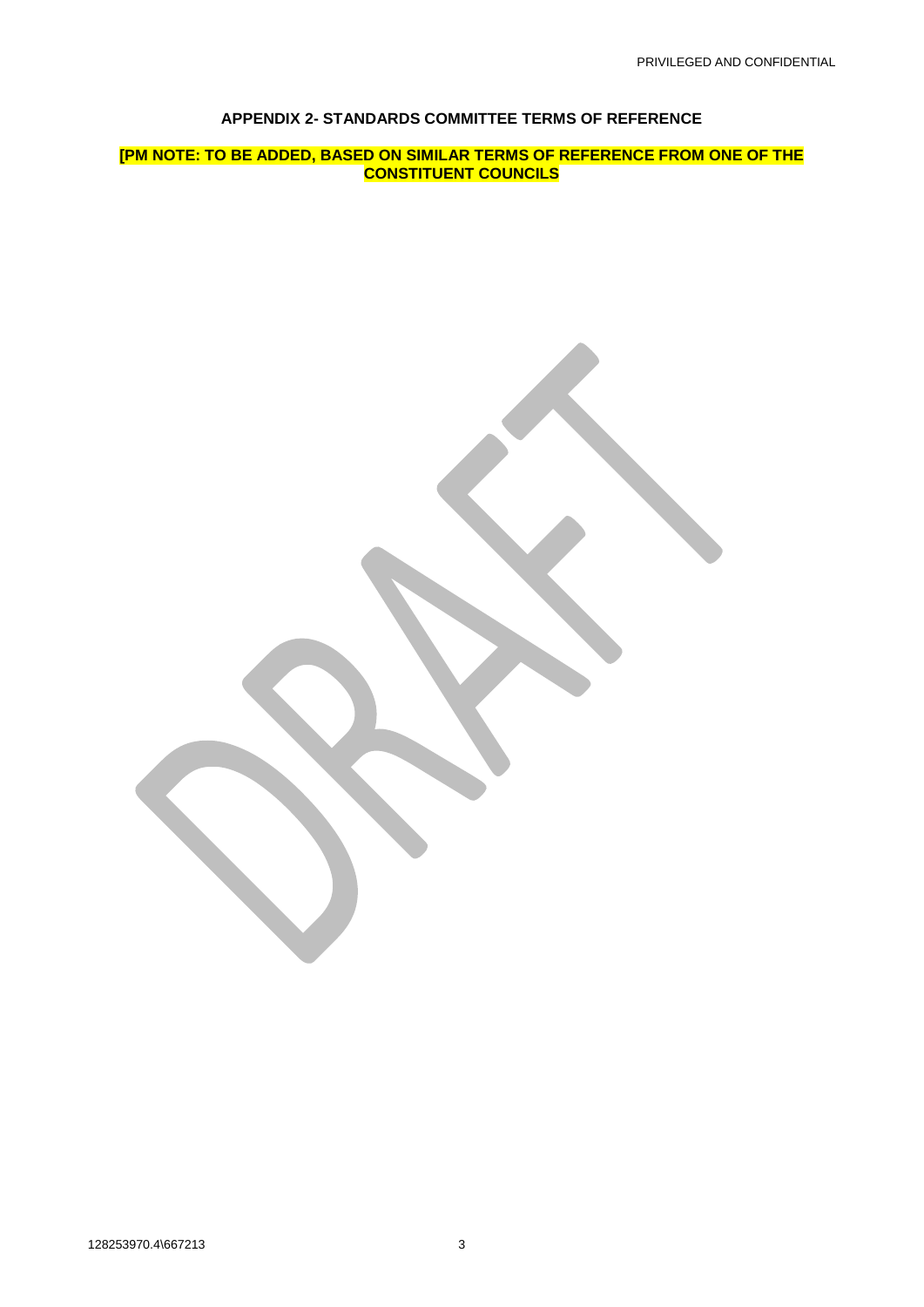# <span id="page-12-0"></span>**APPENDIX 3 - SCHEME OF DELEGATION**

All decisions are to be taken by the CJC except as set out below:

| Decisions to incur expenditure up to a maximum<br>aggregate of £50,000 where this is:                                                                                       | Director, Cardiff Capital Region |
|-----------------------------------------------------------------------------------------------------------------------------------------------------------------------------|----------------------------------|
| Within the approved budget of the CJC for<br>a)<br>that financial year; and                                                                                                 |                                  |
| In accordance with the CJC's Standing<br>b)<br>Orders.                                                                                                                      |                                  |
| Decisions on the management, allocation, direction<br>and supervision of staff resources made available to<br>the CJC where this is:                                        | Director, Cardiff Capital Region |
| accordance<br>staffing<br>with the<br>a)<br>-In<br>arrangements put in place with the<br>employers of any staff made available to the<br>CJC; and                           |                                  |
| In accordance with the CJC's Standing<br>b)<br>Orders                                                                                                                       |                                  |
| The engagement (and terms of engagement of) any<br>individual person as a consultant where the value of<br>the appointment does not exceed £50,000 per<br>accounting period | Director, Cardiff Capital Region |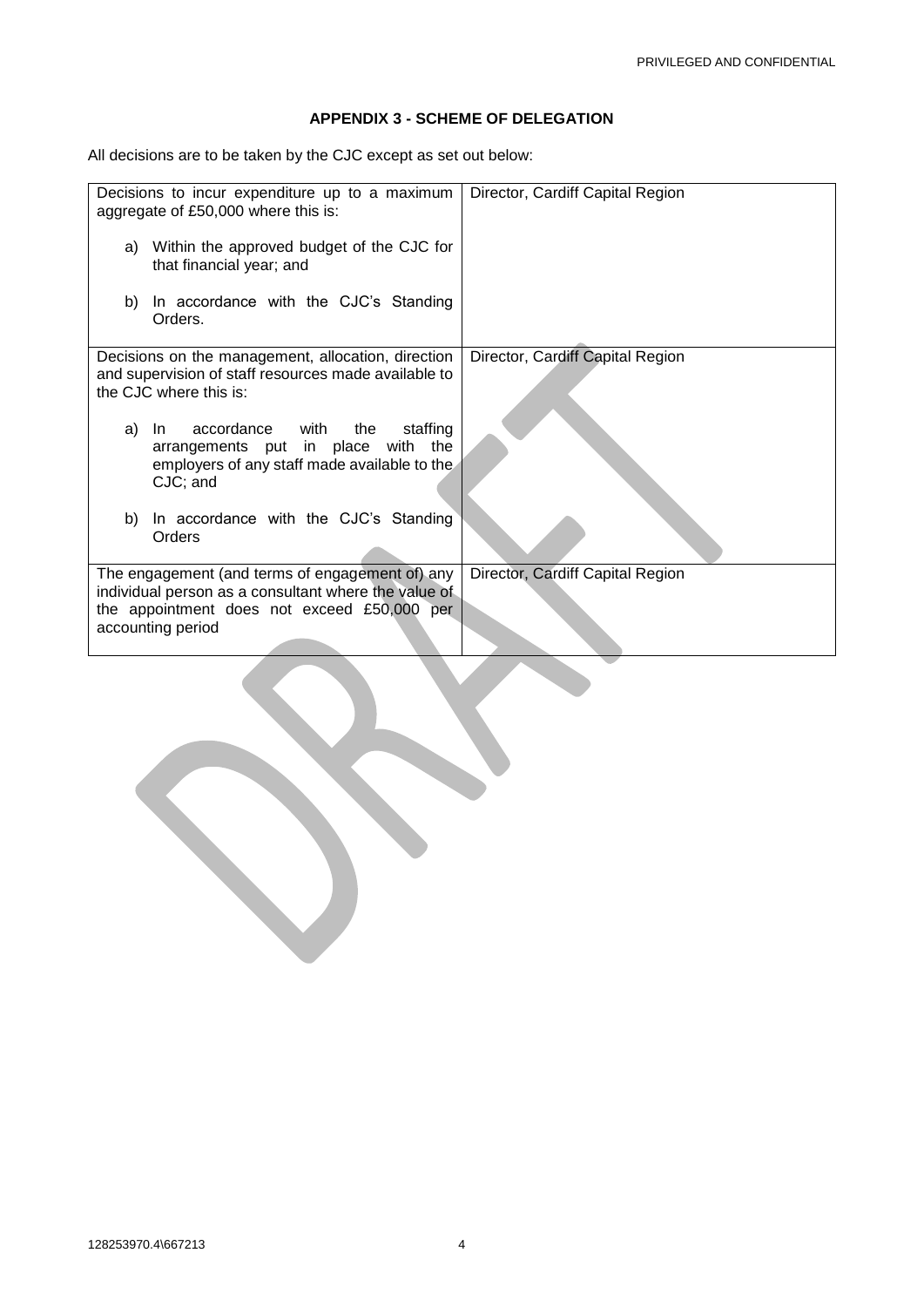## <span id="page-13-0"></span>**APPENDIX 4 – RECORDS SCHEME**

**[PM NOTE: TO BE ADDED, BASED ON SIMILAR ARRANGEMENTS IN ONE OF THE CONSTITUENT COUNCILS]**